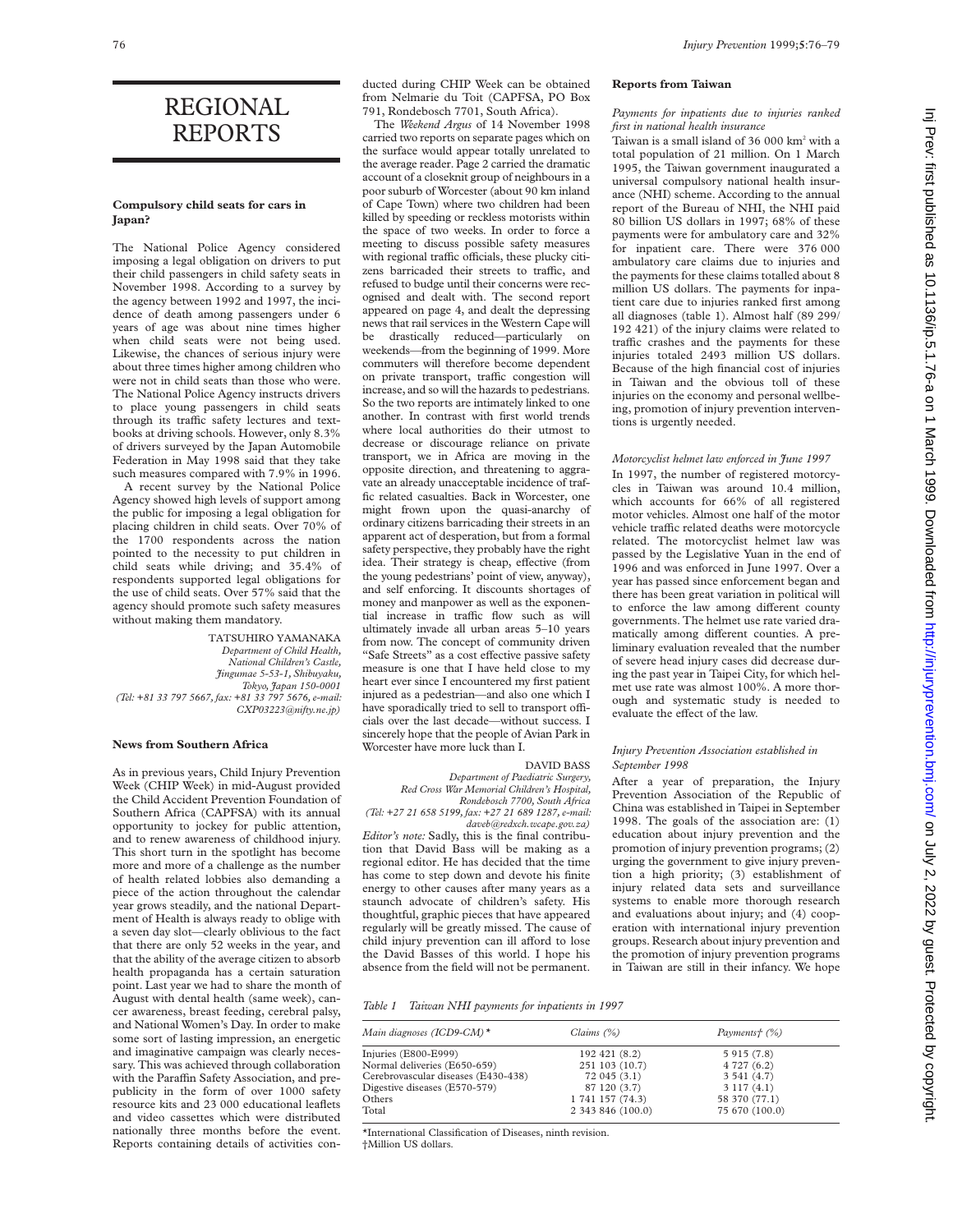that the members of the ISCAIP will assist the association in its goal of injury prevention.

> TSUNG-HSUEH LU *Department of Public Health, Chung Shan Medical and Dental College, 23, Section 1, Taichung Kang Road, Taichung, Taiwan 403 (e-mail: robertlu@ms1.hinet.net)*

## **Youth boxing ban in some Australian jurisdictions**

Youth boxing, and to a lesser extent boxing in general, became the subject of renewed controversy in late 1998 after a Queensland boxing competition involving young girls. The NSW Minister for Sport failed in her attempted to convince the Council of Sport Ministers for an Australia-wide ban on boxing for children under 14 years. Health and safety groups, including the Federal Health Minister, have long advocated a ban on boxing. The failure of sports ministers to act drew strong condemnation from groups such as the Australian Medical Association (web site domino.ama.com.au, 20 November 1998). NSW subsequently acted to ban all boxing for children under 14 years of age. Media reports indicate a ban is likely in Queensland.

Professor John Pearn, a Brisbane paediatrician, called for an absolute ban on underage boxing in an August 1998 article in the *Journal of Paediatrics and Child Health*. In the press coverage of the issue he suggested that placing the head entirely out of bounds would make the sport more challenging but safer for participants. Noting past controversy about other rule changes he said that in 1938 when the rules were changed everyone said it was the end of boxing—who will go if you can't watch someone being hit in the testicles—but boxing survived (*The Weekend Australian*, 28–29 Nov 1998, p41). Simon Chapman, a public health advocate from Sydney University, has a slightly more tongue in cheek response, suggesting we make the head out of bounds but allow blows below the belt on the grounds it will increase the public spectacle and reduce the reproductive ability of boxers.

Recommendations of the Australian National Health and Medical Research Council *Report on Boxing Injuries* that professional boxing be prohibited and that amateur boxing be permitted only under strict conditions are available on the web (www.health.gov.au/nhmrc). The American Academy of Pediatrics has its 1997 policy on participation of children and young people in boxing (RE9703) available ( www.aap.org/ policy).

> IAN SCOTT *Kidsafe Australia, Suite 4, Level 1, 230 Church St Richmond, Victoria, Australia (Tel: +61 3 9427 1008, fax: +61 3 9421 3831, e-mail: iscott@peg.apc.org)*

### **UK government reviews traYc speed**

The County Surveyors' Society (CSS) may not sound the kind of organisation likely to lead the war against death and injury on the roads. Yet it was at a seminar hosted by the CSS in Birmingham that the UK government announced a major policy initiative that could lead to a breakthrough in efforts to enhance road safety in that country.

The Department of the Environment, Transport and the Regions is, it seems, undertaking a wide ranging review of national speed policy. In launching the review, Transport Minister Lord Whitty said that cutting vehicle speeds "would save lives, cut accidents, lower vehicle emissions and lead to more efficient use of roads".

These words were music to the ears of safety advocates. That sounded like an unambiguous commitment to cut speeds. But politics is never that simple.

Whitty continued, "The effects of speed are highly complex and felt beyond the vital area of road safety. To create a comprehensive and successful speed policy we need to see how it affects the economy, how much it will reduce vehicle emissions and improve peoples' quality of life. Only by taking account of all these elements will effective speed management help develop a successful integrated transport system".

So the government's enthusiasm for road safety is apparently tempered by all manner of other considerations that will exert an unpredictable influence on the outcome of the review. Because the subject is "highly complex", the necessary radical policy shift to reduce traffic speed is a depressingly remote prospect. Antispeed lobbyists—including the injury prevention community in the UK cannot afford to be complacent.

The review will be completed towards the end of 1999. Send your views as soon as you can on the potentially lifesaving benefits to both pedestrians (especially children and the elderly) and drivers of reducing traffic speed to the Transport Minister, Eland House, Bressenden Place, London SW1E 5DU, UK.

> DAVID STONE *PEACH Unit, Department of Child Health, University of Glasgow, Yorkhill Hospital, Glasgow G3 8SJ (Tel: +44 141 201 0178, fax: +44 141 201 0837, e-mail: d.h.stone@clinmed.gla.ac.uk)*

# LETTERS TO THE EDITOR

## **Kids in the back seat: Brazil's strides in enforcing its new traYc law**

EDITOR,—Primary care pediatricians like myself, who are often asked to lecture on child and adolescent auto safety promotion to both peers and lay people, naturally have their attention drawn to studies like the one so meticulously devised and carried out by Braver *et al* for the solid information they provide.1 This article provides very useful data demonstrating, among other issues of interest, the lower risk of children in the rear seat sustaining injuries, whether or not the car is equipped with a passenger-side airbag, even though a greater risk reduction could be demonstrated for vehicles having such a device. This particularly concerns us, safety promoters of the so-called less industrialized counties, who will not see either legal requirement for, or generalized adoption of, dual airbags in our vehicles for the foreseeable future. Thus, as aptly stated in a recent

Mohan editorial,<sup>2</sup> although the international exchange of scientific principles and experiences is essential, we must count on a long period of trying to convince people to put kids in the back seat through measures in our own countries.

However, what prompted this letter was the fact that Braver *et al* cite only European, North American, and Australian data on banning children from front seats. However none of the places mentioned require compulsory rear seat positioning for every child, irrespective of their being restrained, perhaps the only exception being the state of Louisiana. As in other international comparisons that have appeared in *Injury Prevention*, <sup>3</sup> there is an utter lack of South American data, which is nevertheless quite understandable, given the scarcity of our statistics. *Injury Prevention* has already mentioned the new Brazilian traffic code,<sup>4</sup> a stringent national law that went into effect at the beginning of 1998, and which has led to a noticeable decline in traffic deaths and injuries in the country's major cities. According to the new code, the use of a safety seat belt is mandatory for all occupants, in any sitting position, traveling in any type of vehicle. Children aged 10 and younger are required to travel in the back seat and use a safety belt or equivalent restraining device, unless the vehicle has only a front seat, or the number of occupants under 10 exceeds the seating capacity of the rear seat, in which situation the tallest children should occupy the front sent and use the proper safety belt. The code also states that none of the above exceptions apply to school buses or any kind of paid child transportation vehicle.

Brazil's new traffic code is seemingly more advanced and stringent than most similar laws, and great efforts are being made in order to adequately enforce it. A very large and continuous campaign has reached every corner of the country, with a great deal of popular support. Government authorities have issued regulations that transfer the responsibility of direct law enforcement to the municipality level, so as to narrow the focus of control and promote better community involvement in the process. Will we succeed in bringing down our gloomy figures of traffic injuries and casualties? According to Fred Rivara in a recent ISCAIP report, "getting a law passed is easy, the difficulty lies in getting it implemented in a way that achieves the desired outcome".<sup>5</sup> For now, we can just thank *Injury Prevention* for the chance to reach through the language barrier and show some of Brazil's strides towards a safer world.

DANILO BLANK

*Professor of Pediatrics, Universidade Federal do Rio Grande do Sul School of Medicine,*

*Porto Alegre, RS, Brazil (Member of the Department of Child Safety, Brazilian Society of Pediatrics) (e-mail: blank@orion.ufrgs.br)*

- 1 Braver ER, Whitfield R, Ferguson SA. Seating positions and children's risk of dying in motor
- vehicle crashes. *Inj Prev* 1998;**4**:181–7. 2 Mohan D. Injuries in less industrialised countries: what do we know? *Inj Prev* 1997;**3**: 241–2.
- 3 Roberts I, Carlin J, Bennett C, *et al.* An international study of the exposure of children to traffic. *Inj Prev* 1997;**3**:89–93.
- 4 Jacobsen P. Pednet. *Inj Prev* 1998;**4**:163. 5 Rivara F. Injury prevention in practice. *Inj Prev*
	- 1998;**4**:4–5.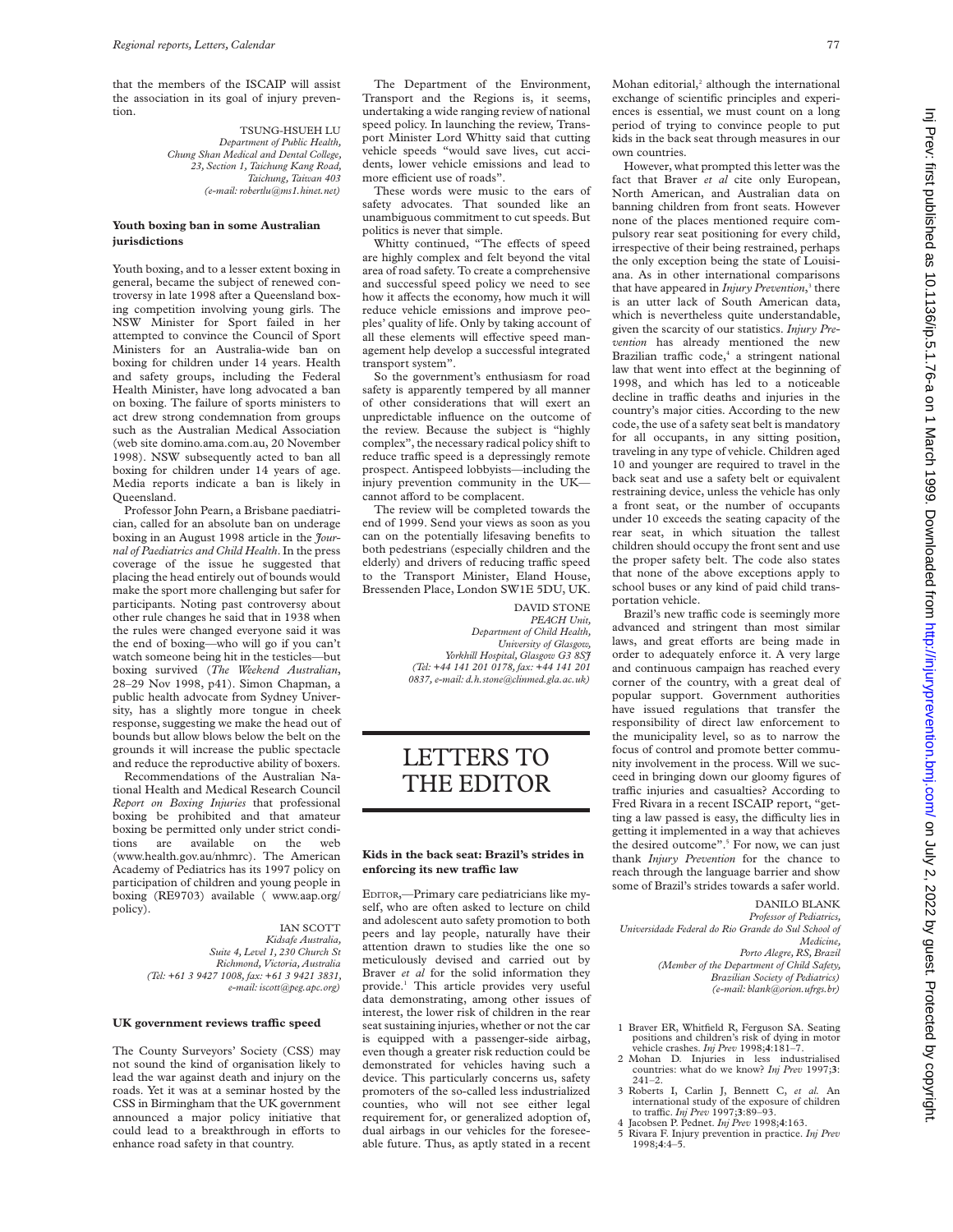## **Seating positions and children's risk of dying in motor vehicle crashes**

EDITOR,—In an excellent report on the increased risk of injury to child front seat passengers in the event of a motor vehicle crash, authors Braver *et al* state "Only Luxembourg bans infants in rear facing restraints from front seats of vehicles with passenger airbags".<sup>1</sup> They continue "Australia requires top tether straps for restraints designed for infants weighing less than 9 kg, which in effect is a requirement for infants to be seated in the rear".

What the authors did not state, and may not have known, is that Australia requires top tether straps for both infant (under 9 kg) and toddler (9–18 kg) restraints. H-harnesses, designed for use with or without booster seats for children weighing up to 32 kg, also use a strap fixed to an anchorage point in the back seat. The latter two are forward facing. Although the law does not specify that child passengers cannot ride in the front seat, the anchoring mechanism, fitted in the rear compartment, makes the practice fairly universal, at least for young children. The anchor point is fitted into the vehicle at time of manufacture and every restraint is sold with an anchor bolt ready to fit into place after purchase.

Some children do travel in front seats, against recommended practice. Perhaps the time has come for Australia to strengthen its already comprehensive child restraint laws in the light of this very useful research.

> JAN SHIELD *Safety Centre, Royal Children's Hospital, Flemington Road, Parkville, Victoria 3052, Australia*

1 Braver ER, Whitfield R, Ferguson SA. Seating positions and children's risk of dying in motor vehicle crashes. *Inj Prev* 1998;**4**:181–7.

### **Evaluation of a bicycle skills training program for young children**

EDITOR,—I have some comments with regard to the article by Macarthur *et al* on evaluating a bicycle skills training program.<sup>1</sup>

The CAN-BIKE Festival is the best introduction to bicycle safety that exists. Participants in the festivals are exposed to the issues for safe cycling, namely appropriate equipment and on-bike skill development. The intent is to encourage participants to go on to further training through the CAN-BIKE I course. No one would expect 90 minutes of instruction, in absence of any reinforcing messages, to turn a young rider into a "safe" rider.

Our society does not yet recognise the need for bicycle skills training. Many parents believe that once their children can balance on a bike they are ready to go. Contrast this with swimming lessons. Parents recognise that when it comes to water safety their children need lessons every year and that messages given in training are reinforced outside of lesson time.

The children in the study received their instruction in school and so their parents may or may not have been exposed to the lessons taught. Many parents are not aware of safe cycling practices and so cannot reinforce what their children have been taught.

The festival is an improvement over the traditional "bike rodeo" that tends to focus more on fun as opposed to skill development. The skills presented in the festival can only be mastered if they are practised on a regular basis and built on over time.

I would argue that the CAN-BIKE Festival is a bottom-up approach. This is something a community can take on as its own. Anyone can become an instructor and share their knowledge and skills with others.

COLLEEN COOPER *Public Health Nurse, Injury Prevention Program, Waterloo Region Community Health Department, PO Box 1633, 99 Regina Street South, Waterloo, Ontario N2J 4V3, Canada*

1 Macarthur C, Parkin PC, Sidky M, *et al.* Evaluation of a bicycle skills training program for young children: a randomized controlled trial. *Inj Prev* 1998;**4**:116–21.

### **Evaluation of a poison prevention lesson for kindergarten and third grade students**

EDITOR,—In order to avoid any misunderstanding in the above paper, published last September in the journal,<sup>1</sup> my colleagues and I would like to clarify items 14–16 in table 2. This table provides information pertaining to the percentage of third grade students with correct post-test responses. The wording of each of these questions begins with *Do you know.....?* It might appear to the reader that the students could simply respond with a yes or no answer to the question. However the students had to *name* different forms of poisons (14), *name* the ways that poisons can get into the body (15), and *tell how* to make their homes safer for little brothers, sisters, and friends (16). In other words a yes/no answer was not acceptable. We hope this clears up any confusion with these post-test items.

KAREN D LILLER *Associate Professor, University of South Florida School of Public Health, Department of Community and Family Health, 13201 Bruce B Downs Boulevard, Tampa, FL 33612-3805, USA*

1 Liller KD, Craig J, Crane N, *et al.* Evaluation of a poison prevention lesson for kindergarten and third grade students. *Inj Prev* 1998;**4**:218–21.

# CALENDAR

29–30 March 1999, Edinburgh, UK. Safe Solutions: Pathways for the Future. Second European Convention in Safety Promotion and Injury Prevention. This ECOSA convention is designed to maximise the sharing of information and experiences, including evaluating national/local programmes and approaches, legislative and enforcement regimens, the roles of standards and regulations, education and information initiatives. Synergy between disciplines and sectors is at the heart of the convention format—to maximise interchange of ideas and experiences: link scientific theory with practice, relate experiences in key injury areas—violence, sports, work, traffic, products, interpret professional approaches—behavioural and social sciences, engineering, ergonomics, social statistics, public health, analyse instruments of prevention—monitoring programmes, legal

intervention, enforcement, environmental change, education, and public information. *Further information:* Dr Wim Rogmans, ECOSA, PO Box 517169, 1070 AD Amsterdam, The Netherlands (fax: +31 20 511 4510, e-mail: ecosa@consafe.nl).

11–13 April 1999, Hoani Waititi Marae, Waitakere, New Zealand. Creating Safer Communities....What Works? In connection with New Zealand Injury Prevention Network Day, 14 April. *Further information:* Renée Patterson, First Pacific Rim Safe Community Conference (tel: +64 9 570 5801, fax: +64 9 570 5809, e-mail: reneepatterson@comleisman.co.nz).

9–12 May 1999, Halifax, Nova Scotia, Canada. Canadian Multidisciplinary Road Safety Conference XI. *Further information:* Vehicle Safety Research Team, Dalhousie University, 5257 Morris Street, Halifax, NS B3J 2X4, Canada.

10–12 May 1999, Brisbane, Australia. Third National Conference on Injury Prevention and Control. The theme will be The Challenge of Integration, with particular focus on relationships between and within research and practice, the continuum of primary, secondary and tertiary prevention, the many sectors involved in the prevention process, and safety promotion and injury control. *Further information:* Judy Lupton, INTERMEDIA, Convention and Event Management Pty Ltd, 11/97 Castlemaine Street, PO Box 1280, Milton 4064, Australia (e-mail: judylup@im.com.au).

11–14 May 1999, Los Angeles, California, USA. UCLA Conference on Public Health and Disaster Relief. *Further information:* UCLA School of Public Health, Box 951772, Los Angeles, CA 90095, USA (tel: +1 310 794 6646, fax: +1 310 794 1805).

16–20 May 1999, Baltimore, Maryland, USA. National Fire Protection Association Annual Meeting. *Further information:* National Fire Protection Association, 1 Batterymarch Park, PO Box 9101, Quincy, MA 02269, USA (tel: +1 617 770 3000, fax: +1 617 770 0700).

24–27 May 1999, Chongqing, China. 16th World Congress of the International Association of Accident and Traffic Medicine. *Further information:* Research Institute of Surgery, 10 Changjiang Zhilu, Daping, Chongquin 400042, China.

24–28 May 1999, Arlington, Virginia, USA. American Trauma Society Annual Conference. *Further information:* American Trauma Society, 8903 Presidential Pky, Suite 512, Upper Marlboro, MD 20772, USA (tel: +1 301 420 4189, +1 800 556 7890 (toll free), fax: +1 301 420 0617).

26–29 May 1999, Saskatoon, Canada. The First Canadian Conference on Shaken Baby Syndrome. A national collaborative initiative hosted by the Saskatchewan Institute on Prevention of Handicaps. "Awareness, prevention and response—an integrated approach" is the theme of the conference. *Further information:* SIPH, 1319 Colony Street, Saskatoon, SK S7N 2Z1, Canada (fax: +1 306 655 2511, e-mail: skiph@sk.sympatico.ca).